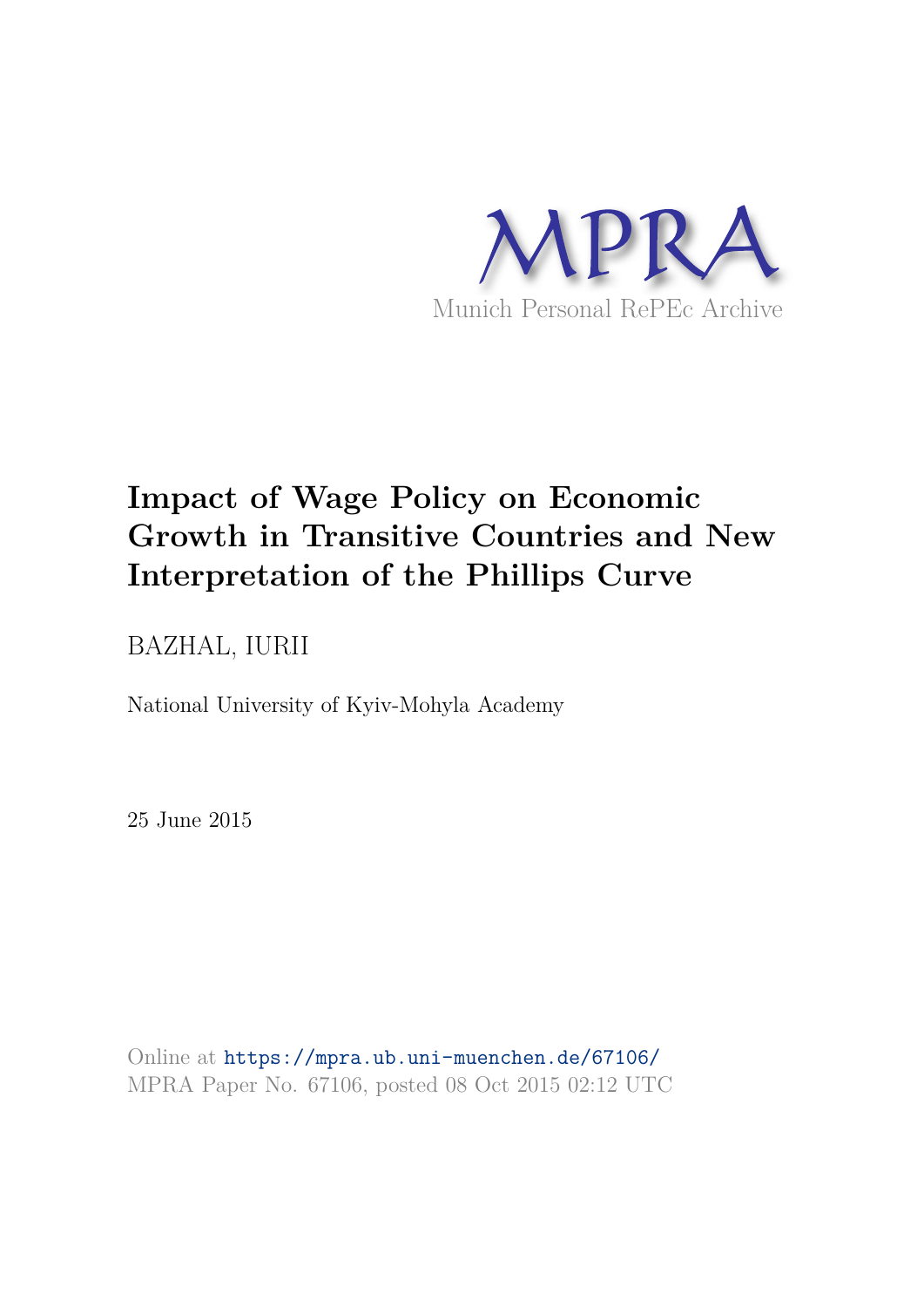# **IMPACT OF WAGE POLICY ON ECONOMIC GROWTH IN TRANSITIVE COUNTRIES AND NEW INTERPRETATION OF THE PHILLIPS CURVE**

Iurii Bazhal

*Economics Department, National University of Kyiv-Mohyla Academy* 

*June 2015* 

*Paper was prepared for* THE FIRST WORLD CONGRESS OF COMPARATIVE ECONOMICS, Rome, Italy, 25-27 of June, 2015

<u>.</u>

 Economics Department, National University of Kyiv-Mohyla Academy, 2 Skovorody Str., Kyiv 04655, Ukraine, e-mail[: bazhal@ukma.kiev.ua;](mailto:bazhal@ukma.kiev.ua) [ibazhal@gmail.com](mailto:ibazhal@gmail.com)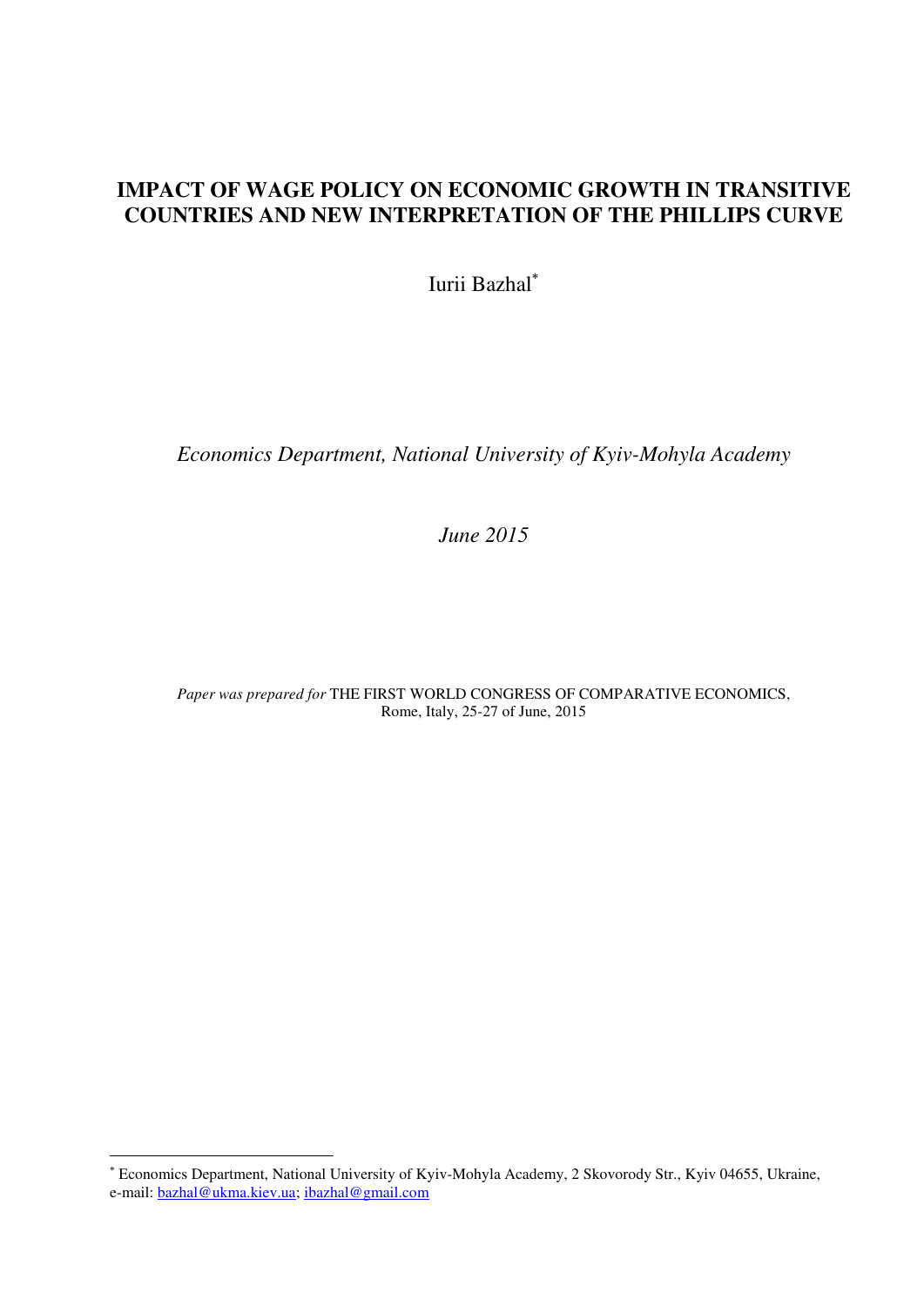# **IMPACT OF WAGE POLICY ON ECONOMIC GROWTH IN TRANSITIVE COUNTRIES AND NEW INTERPRETATION OF THE PHILLIPS CURVE**

## **Iurii Bazhal**

Economics Department, National University of Kyiv-Mohyla Academy, 2 Skovorody Str., Kiev 04655, Ukraine; (ibazhal@gmail.com)

Abstract. This draft of article considers the problem why minimal and average earnings differ dramatically in rich and new EU countries, as well as in Ukraine. Such phenomenon is usually explained by the difference among levels of labour productivity but the modern globalization processes have been doing the technology of production in many emerging economies very similar, especially in cases of the transnational companies' influences. The practice of the Post-Socialist transitive countries also has been demonstrating such problem. While in the beginning of the reforms they were at more or less equal economic levels, very soon they were becoming a very differ by labour cost, and it led to significant differentiation of GDP per capita. For the short-term period it is difficult to explain this phenomenon by the cardinal changes in the physical labour productivity of existing productions, but it can be done taking into account the difference in the wages policy, and the innovation changing of technological structure of production. Mentioned problems have been analysed using the Phillips curve approach. The analysis shows the transitive countries which had undertaken considerable gradual increasing of labour cost and simultaneously stimulating of the innovation activities then later they have got a high dynamics of real GDP per capita.

**Keywords:** comparative economics, wages policy, Phillips curve, innovation development, Ukraine economy.

**JEL Classification**: E24; E64; J38; O47; P52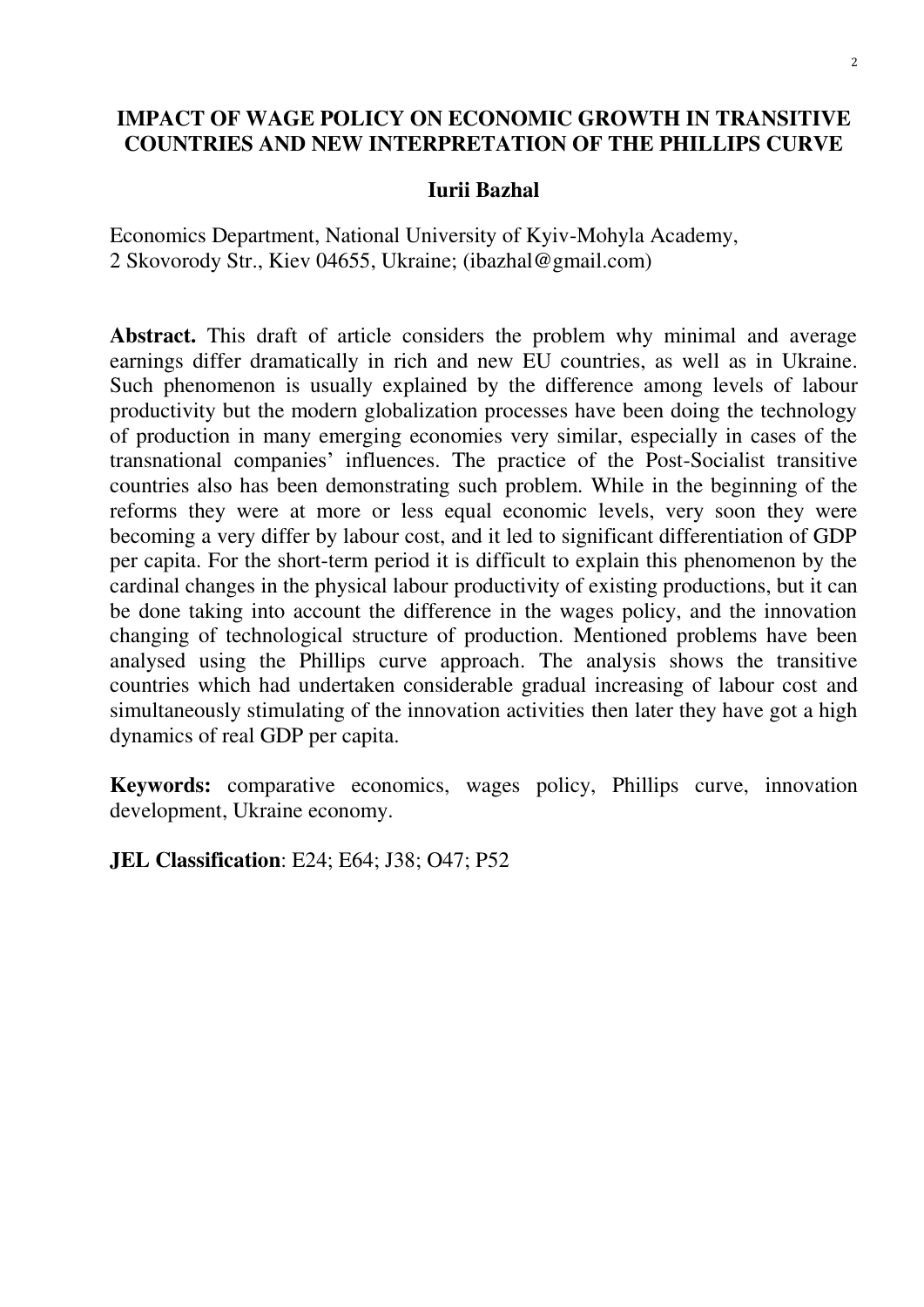## **1. Introduction**

From the mid-1970s, when the empiric analysis stopped proving the presence of the 'Phillips curve' in reference to the developed countries, the theoretic literature accepted the neoclassic perception of actual wages' characteristic as, on the one hand, a sole function from the dynamics of labour productivity, and on the other hand, as a steady-state value under the conditions of macroeconomic equilibrium and state of full employment. It is considered that under such conditions wage increase has to stipulate the rise of unemployment, but the self-regulating market mechanism stands against it. Traditionally, the manuals on Macroeconomics care more about the analysis of factual consistency of the wages level (and prices in general) in the context of rising unemployment. The situation when wages grow and unemployment declines is perceived in the neoclassic theories of the labour market as the result of disturbance of the macroeconomic equilibrium and subsequent inflation which has to redress the equilibrium and keep wages unchanged. So the increase in wages under conditions of full employment is considered as the synonym to inflation. The Phillips curve turned the researchers' attention towards the possibilities of atypical coexistence of levels of both wages and unemployment, but the theory of rational expectations and expansion of stagflation processes seemed to prove the permanent character of the neoclassical canon.

 Nevertheless, nowadays we can observe a lot of economic phenomena which contradict this theoretic canon. For instance, there is no clean-cut explanation why minimal and average earnings of the employed staff in the richest and the poorest EU countries differ drastically. This phenomenon is usually explained by the difference between the levels of labour productivity but this latter evaluated in physical units as far as the similar industries are concerned does not show such a gap. This is especially strange under today's economic globalization conditions when the presence of the unified production plants of the transnational companies situated in many countries as well as high mobility of the international technology transfer influence directly the levelling of physical productivity of production factors in different countries. Also more scepticism towards the mentioned orthodox theory was expressed after the post-Socialist transitive countries switched to the market relations. While in the beginning of the reforms they were at more or less same economic level, very soon they started to differ drastically in terms of labour cost which stipulated huge difference of GDP per capita. In the short-term period it is difficult to explain this phenomenon by cardinal changes in the physical labour productivity, but it can be done while taking into account the difference in the wages policy. The countries which had showed considerable gradual growth of labour cost later were showing high dynamics of real GDP per capita. The countries where this process has never taken off the crisis developments were rather long-term and their results quite destructive. Unfortunately Ukraine belongs to such last countries.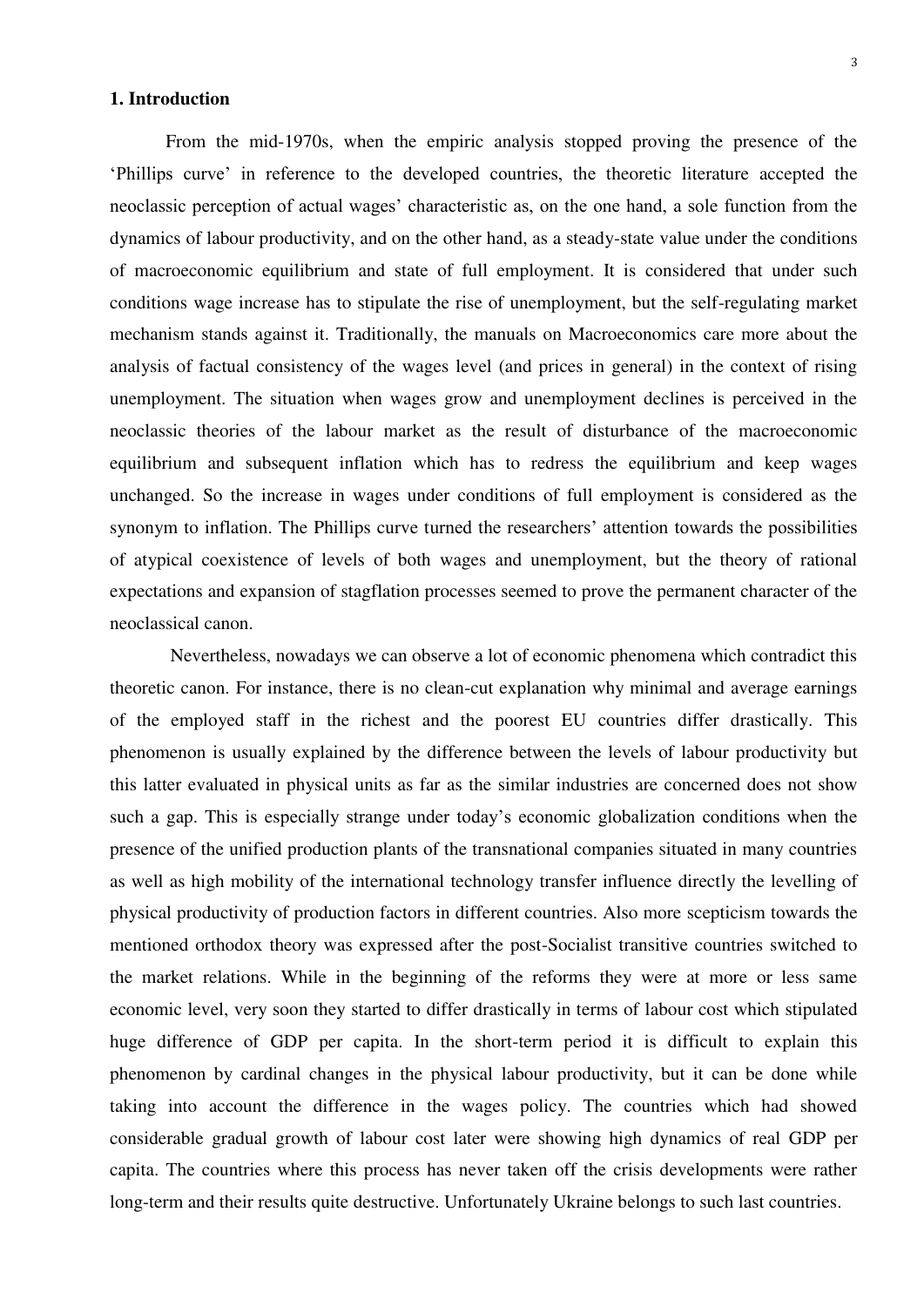In paper we want to give evidences that the restriction of wages in Ukraine during transition period is one of the main circumstances that determined current economic failure. It is wonder that this factor practically have not been considered among experts. Majority of them are sure that government doesn't must increase wages as incentive to future economic growth. But real practice of successful transition countries testified the contrary. Everything mentioned above determines the actuality of some new theoretical understanding of correlation between wages and unemployment which formed lately in the context of some special economic growth policy – by methods of establishing the advanced rising of wages, namely by means of setting the minimal wages, levels of social protection, as well as planned social life standards.

The following analysis will be presented only for the transition period before the crisis started of 2008 to eliminate specific crisis factors.

## **1. Dramatic differentiation of the wealth of transitive countries**

Figure 1 shows the dynamics of a real gross domestic product during 1990-2007 in compare to the 1989 of the six transitive countries that represent certain types of economic development for the period of market transformation from command to market economy.

Samples of the first type of this are Poland and Hungary, who represent the success countries of post-socialist economic development.

The second type is the Baltic countries which have achieved the best results among the former USSR republics which had in comparison to Ukraine approximately the same level of welfare.

The third group includes Russia and Ukraine which were recognized by many experts as the future leaders among economies in transition due to their powerful economic potential at the beginning of market transformations

The Figure 1 shows clearly that the countries in the first group started economic growth in 1993, the second group of countries had begun this since 1995, and Russia and Ukraine - since 1999, and 2000 respectively. The overcoming of crisis processes from "shock therapy" and reversion to initial state with real GDP (1989) Estonia reached in 2003, Russia only in 2008, and Ukraine still remains far behind.

The peculiarity of starting conditions of these countries at the beginning of market transformation was relatively small differentiation of their GDP per capita, and Poland even had less the Ukraine. In 2007, all represented countries had the GDP per capita levels exceed the Ukrainian of more than twice and Estonia had almost three times bigger.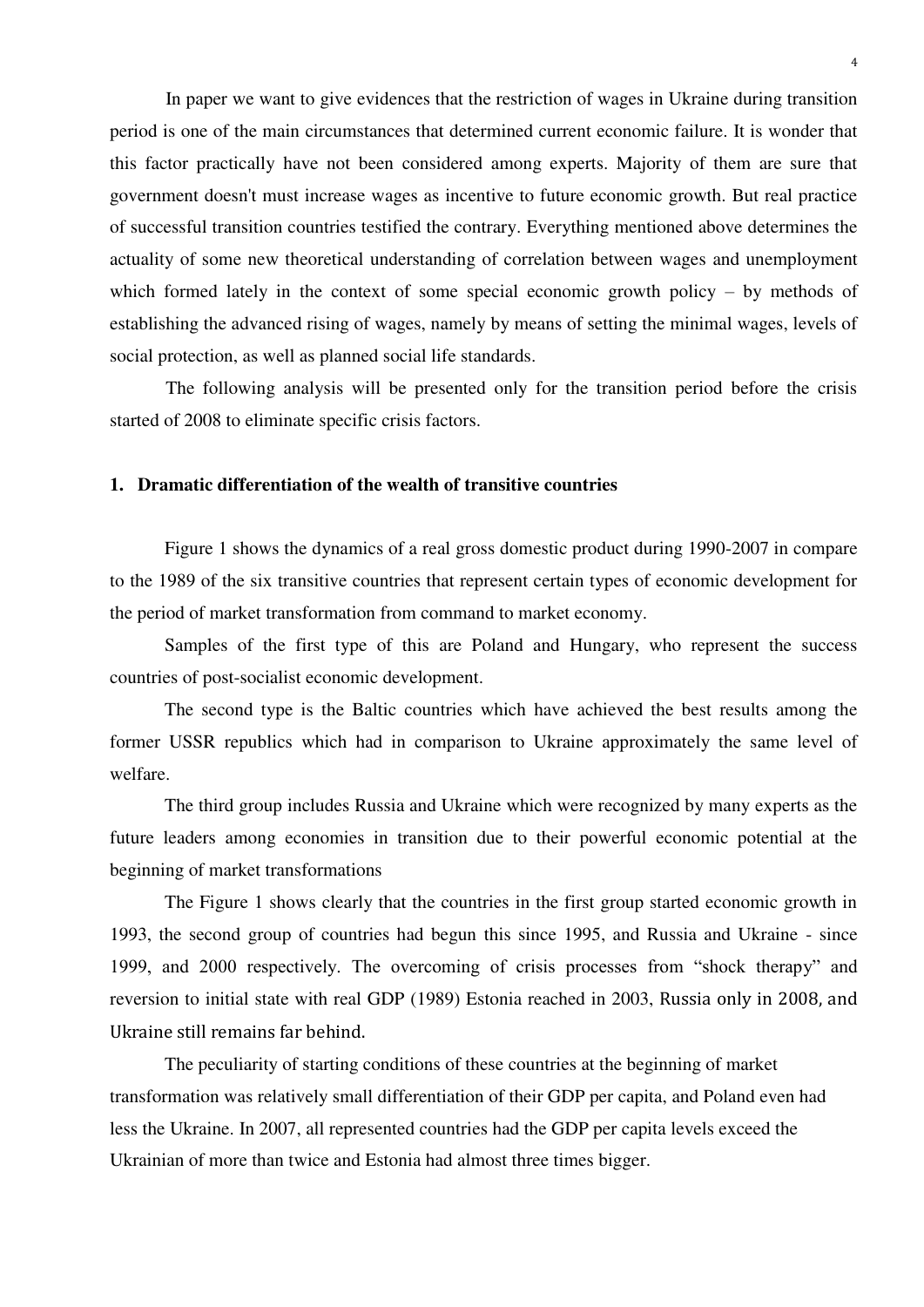

Figure 1. Dynamics of real GDP the selected transitive countries in 1990-2007,% (1989 = 100%)

Source: Database Central Europe. - http://www.databasece.com

#### **2. Labour cost and economic growth**

In order to undertake our announced analysis, firstly, we have to compare above picture on Figure 1 (profiles of economic growth) with indicators of the Phillips curve conception: characteristics of unemployment and real wages.

In 1958 a famous article by A.W.Phillips was published (Phillips, 1958) where by means of empiric data was show the inverse relation between the level of money wages and rate of unemployment. According to the neoclassical views the wages increase under the conditions of macroeconomic equilibrium should increase unemployment and, thus, slow down economic growth. Despite the fact that numerous empiric studies conducted till the mid-1970s proved the presence of the Phillips curve (Lipcey, 1960; Gordon, 1972), leading theoreticians almost unanimously decided that the facts observed in this aspect relate to temporary fluctuations from the equilibrium value, and are by no means a foundation for any new theoretic generalization (Akerlof and other, 1996). Samuelson and Solow in their well-known article (1960) proposed to evaluate the Phillips curve phenomenon through changing the parameter of wages to the inflation index and, thus, renewed the neoclassical views on the invariability of actual wages under the conditions of long-term macroeconomic equilibrium: employment excess going over the natural level, according to these views, leads to the inflation of demand. It seemed that the winning stroke to finish off the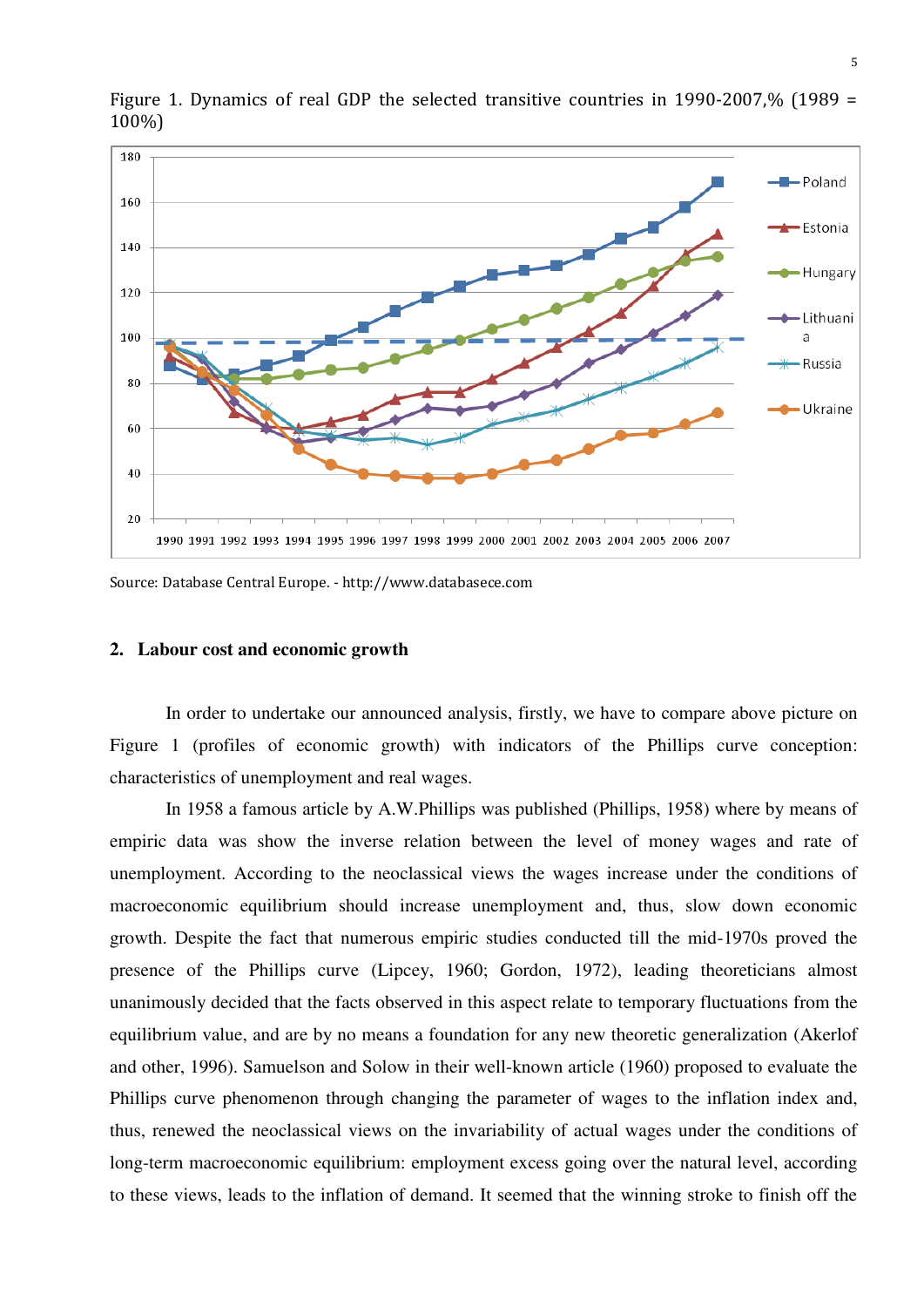classic Phillips curve was produced by the rational expectations theory of E.S.Phelps (1967; Lucas and Sargent, 1978).

The goal of our paper is not means to come into this historic discussion. But we would like to turn some attention to the new facts concerning the problem mentioned above, which were occurred lately by the transitive countries experiencing the processes of market mechanisms deployment. In these countries we can recognise a new feature of Phillips curve.

Figure 2 represents the charts for eight transitive countries: Ukraine, Russia, Estonia, Lithuania, Poland, Czechia, Hungary and Slovenia. All charts except for one for Slovenia are drawn to be compared in the same coordinate scale where the horizontal scale shows the unemployment norms (in per cent), and the vertical one shows average monthly gross earnings in national economy in US\$ at current exchange rates.

Representation of average monthly gross earnings in \$US at current exchange rates allows viewing this characteristic as manifestation of actual wages which is done, in fact, when the levels of wages are compared internationally. The indices used are taken from the same source – two influential international data bases – EBRD (levels of unemployment) and DATABASECE (levels of wages) which unify national data for international comparison.

The charts clearly show two periods of transitive processes in these countries: before 2000 and after. Slovenia is the exclusion as this country showed the best results in growing its GDP per capita with a considerable gap, and already in 1993 its average monthly gross earnings grew from 2 to 20-fold over other countries represented (\$US 667, compared to Hungary's 295, Poland's 220, Czechia's 200, Estonia's 81, Russia's 63 and Ukraine's 36).

In fact, after 2000 when all these countries' economic growth showed rather fast pace, the inverse dependence between the indices to be compared can be observed; moreover it happens in the area of unemployment norms which exceed the natural level (6%) excluding Slovenia and Hungary where the wages were increasing while the level of unemployment stayed natural. Thus, the overcoming of the cyclical unemployment occurred at the expense of considerable increase in the average actual wages, unlike decrease envisaged by the neoclassical paradigm. It comes under notice that the pace of this increase in the average actual wages was a lot faster than the pace of GDP's actual economic growth. Thus, during the period of 2000-2007 in Slovenia its actual GDP grew 1,4-fold while the average actual wages grew 2,0-fold, and in other countries this correlation was: in Estonia – 1,9/3,4; in Hungary – 1,4/3,2; in Czech R. – 1,4/3,1; in Lithuania – 1,8/3,0; in Poland – 1,4/2,2; in Russia – 1,7/6,7; in Ukraine – 1,8/6,4 [Databasece].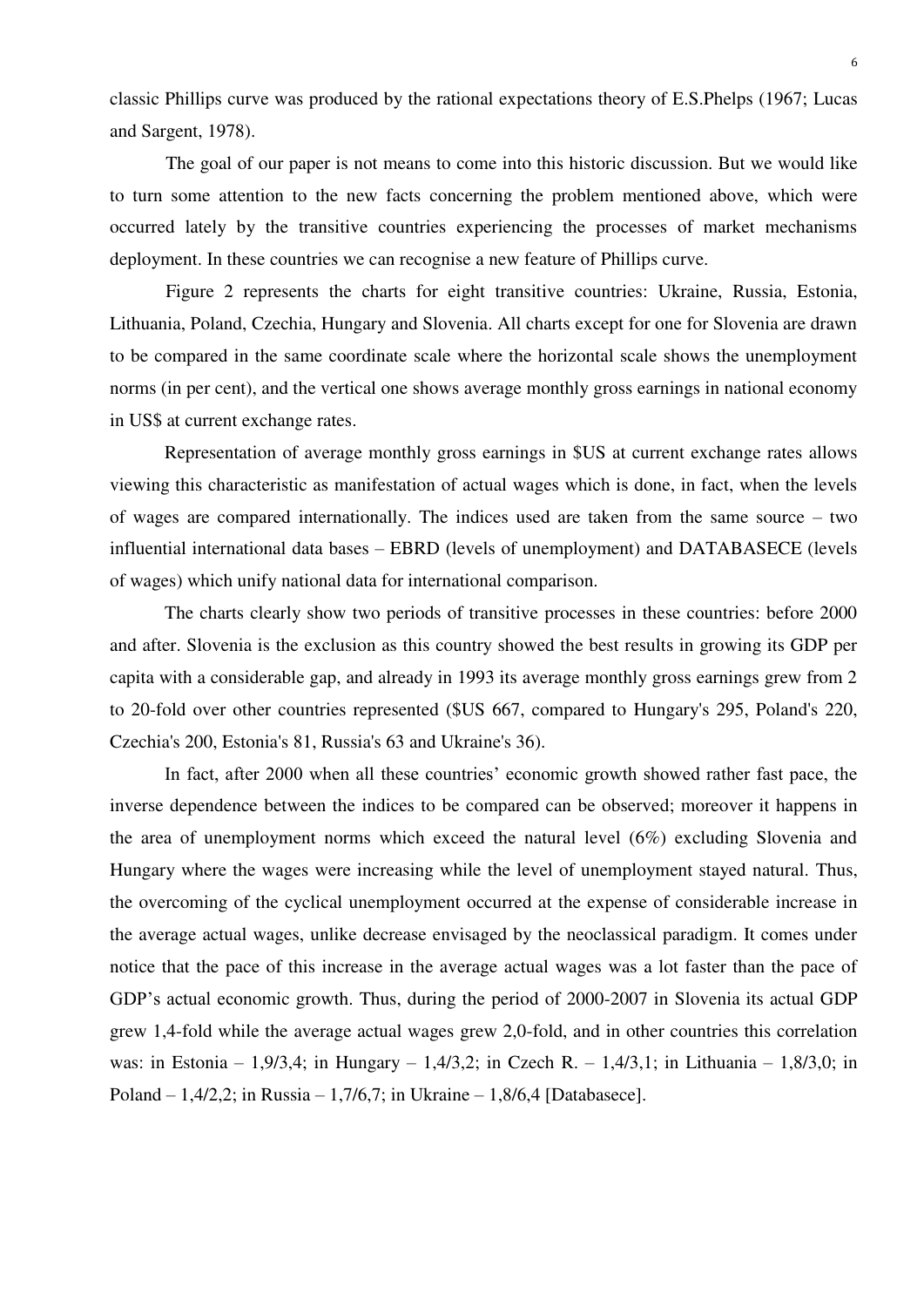

Figure 2. Interrelations between unemployment rate (horizontal axis -%) and wages level (vertical axis - \$) in selected transitive countries for period 1993-2007.

Origins[: http://www.databasece.com/en/average-gross-earnings-usd;](http://www.databasece.com/en/average-gross-earnings-usd) <http://www.ebrd.com/country/sector/econo/stats/index.htm>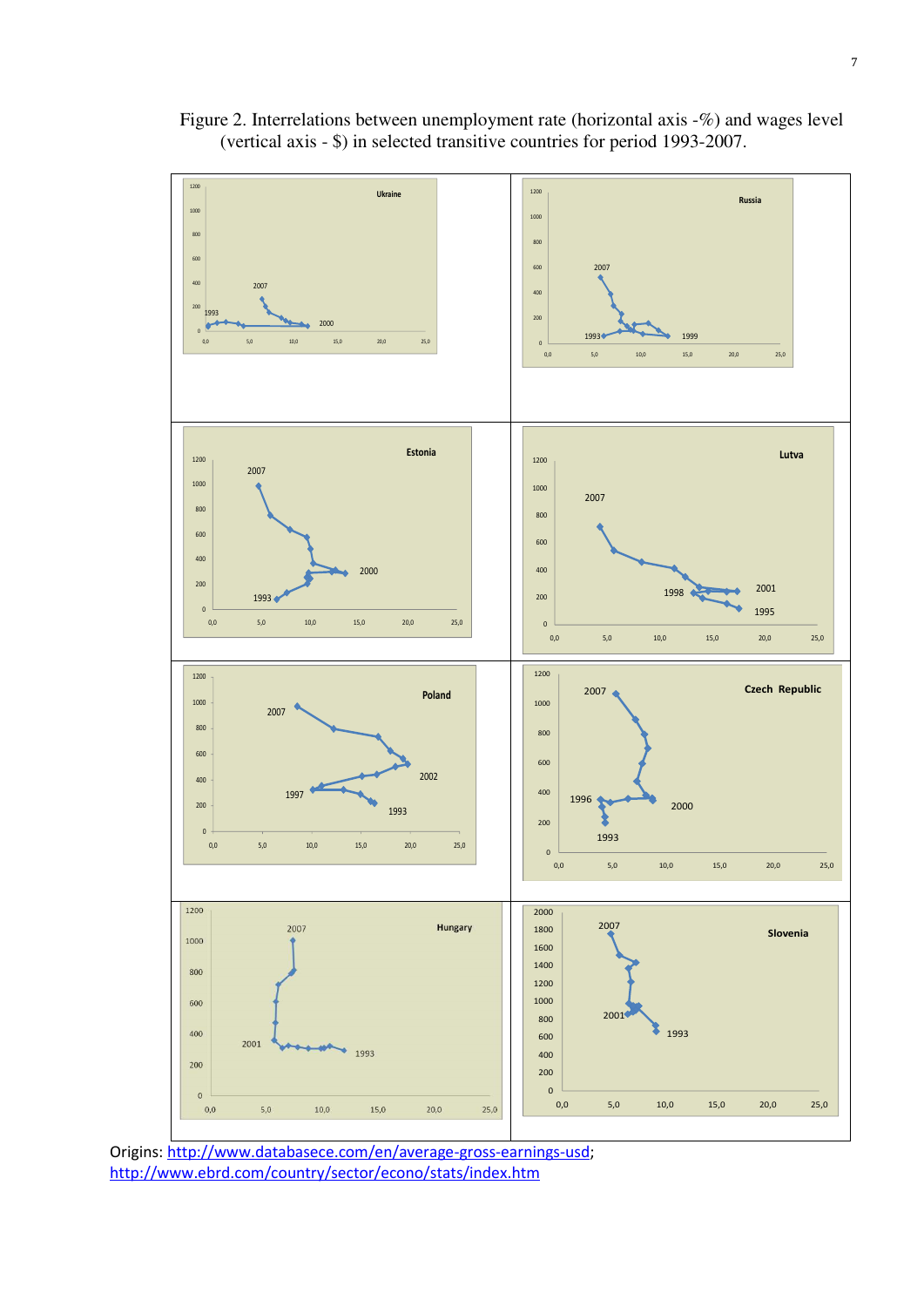Theoretical justification of the irregular dynamics of the wages levels in the transitive economies was analyzed more than once in the scientific literature. We may note a number of studies sponsored by the World Bank where the problem of value of work was viewed in the context of more general topics (Ukraine…, 2004, Perudgini and other, 2008, Radosevyc, 2006), as well as special works dedicated to the labor market (Enhancing Job…, 2005). Detailed analysis of this situation in Ukraine can be seen in the publications of the monitoring group under the direction of Hartmuth Limann (*Konings* and other, 2003). The connection between the labor mobility and production dynamics is analyzed in work (Brown, 2004), influence of the institutional factor on the relocation of human resources in the transitive economies is studied in (Tito, 2002). Forming of prosperity level in the post-Socialist countries of Europe was the topic of article (Economic growth, 2010). Influence of privatization on the parameters of the labor market of some transitive countries was studied in the paper of the Center of Economic Reforms and Transformations of the Herriot Watt University (Brown, 2008).

In these works the problem of considerable differentiation of labor cost in the transitive European countries is considered only from the neoclassic positions and is related to the level of labour productivity. Theoretic assumptions on this question were generalized in work (Raiser, 2007) where a canonical conclusion is drawn that further increase of wages with the labour productivity growth rates exceeding the norm could exert negative influence on the competitiveness and slow down the labour demand. But at the same time nobody raises a question of a possible inverse influence of labour cost on price indices of labour productivity by means of increasing the respective national product output. The researchers left untouched the facts shown above – of the abrupt increase of relative levels of wages in the European transitive countries, especially in the most successful ones, with the simultaneous not less dynamic increase of GDP per capita and employment.

#### **3. Inverse influence of labour cost on labour productivity**

Looking at Figures 1 and 2, whether we can conclude that the economies of countriesanalogues for Ukraine reached the overall physical productivity in more than twice comparison with Ukraine? The detailed analysis and subjective observation do not give to us the convincing confirmation of this. But if we look at the changes of macroeconomic outputs in the value indicators, such invisible differences appear as fact. The illustrations of this are presented in Table 1, where we can see that administrative short-run gradual changes of the wages stipulate the further dynamics of the basic cost parameters of these countries.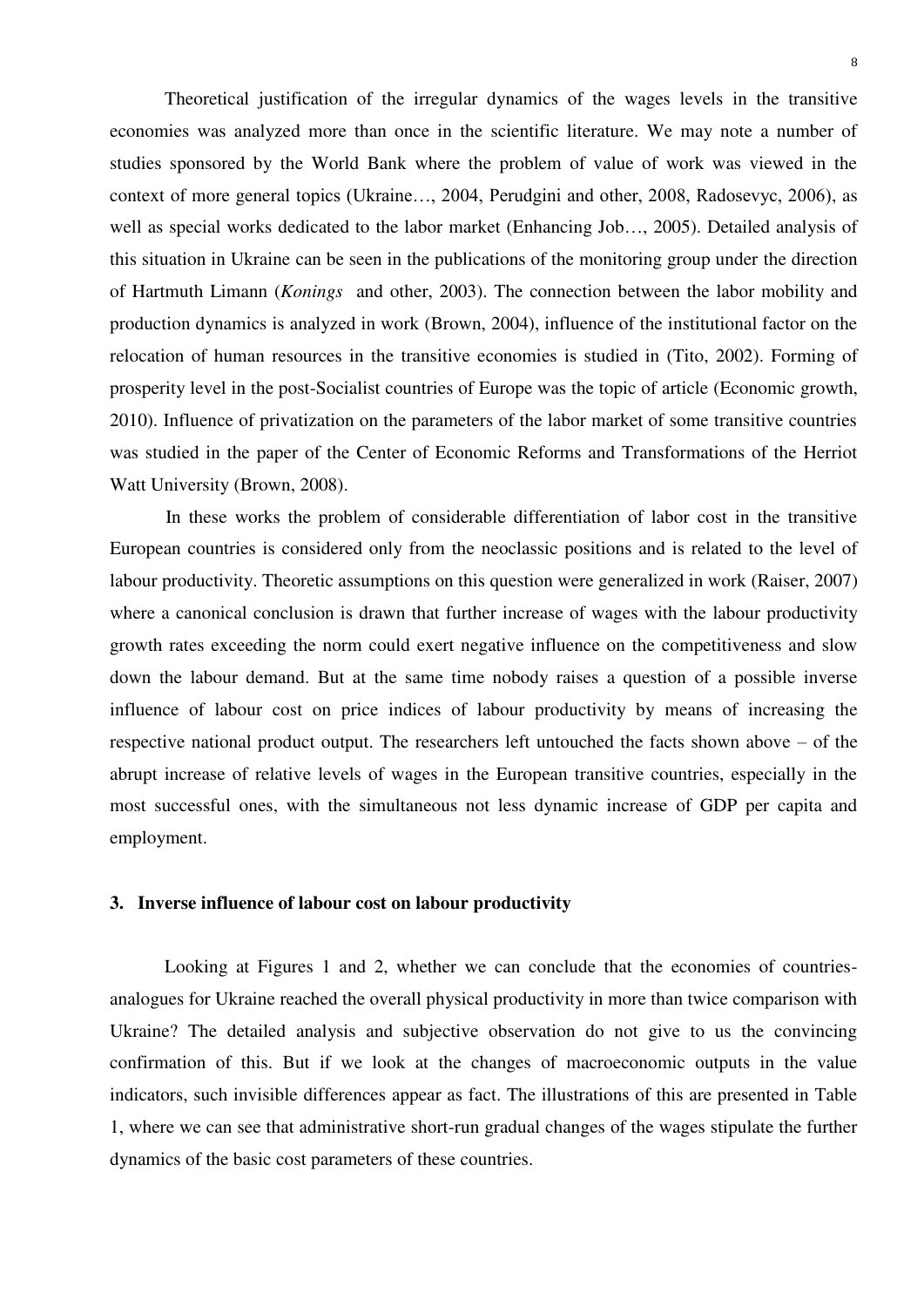|         | Real GDP<br>2007/1989 | GDP per capita,<br>in PPP $\frac{2}{3}$ ,<br>2007/1991 | Average monthly<br>wages, in \$,<br>2007/1993 | The coefficients<br>of an advancing<br>wages to GDP<br>(4:2) | The coefficients<br>of an advancing<br>wages to GDP<br>per capita<br>(4:3) |  |  |  |  |
|---------|-----------------------|--------------------------------------------------------|-----------------------------------------------|--------------------------------------------------------------|----------------------------------------------------------------------------|--|--|--|--|
|         | $\mathcal{P}$         | 3                                                      | 4                                             | .5                                                           | 6                                                                          |  |  |  |  |
| Poland  | 1,69                  | 8,71                                                   | 4,42                                          | 2,6                                                          | 0,5                                                                        |  |  |  |  |
| Hungaru | 1,36                  | 6,41                                                   | 3,41                                          | 2,5                                                          | 0,5                                                                        |  |  |  |  |
| Estonia | 1,46                  | 5,14                                                   | 5,00                                          | 3,4                                                          | 1,0                                                                        |  |  |  |  |
| Russia  | 0,96                  | 4,47                                                   | 8,38                                          | 8,7                                                          | 1,9                                                                        |  |  |  |  |
| Ukraine | 0,67                  | 2,91                                                   | 7.44                                          | 11,1                                                         | 2,6                                                                        |  |  |  |  |

Table 1. Dynamics of real GDP, GDP per capita, and average wages in the years of market transformation in selected countries (in times).

Sources: World Development Report; Database Central Europe. - http://www.databasece.com

So, if we compare the dynamics of real GDP and average wages, the tempo of the wages changing is much more than the rate of real GDP dynamics in all these countries. Could we give explanation of this wages excess by the economic theory mainstream? No, because according to this theory such situation must causes huge inflation, unemployment, and recession. As we can see in Table 1, such assumption have not confirmed by practice. Moreover, we can see the paradoxical situation. If we compare the dynamics of wages and GDP per capita, measured by purchasing power parity methodology in US dollars, we find a radically different picture. The most successful countries (Poland, Hungary, Estonia) in this case have got the "correct" proportion between tempos of wages and GDP, but in Russia and Ukraine the "incorrect" such interrelations have remained.

The question arises: "How can it be?" A more detailed analysis shows that the positive trends were due to the administrative (exogenous) establishment of a higher level of minimum wages, and correspondingly it has influenced the average wages, at the early stage of the economic recovery. At the beginning of reforms in mentioned countries these bigger rates of wages were as policy tools, not as a result of previous growth. For example, in the 1993 the average wages were in Poland - \$ 220, and in Hungary - \$ 295. For comparison - in Ukraine this level was \$ 36, in Russia - \$ 63, and in Estonia - \$ 83. Recall just two years before that (in 1991) Ukraine was ahead of Poland in terms of GDP per capita.

We can also draw attention to the fact that the recovering dynamic growth in Poland and Hungary (see. Figure 1) began precisely from mentioned levels of wages in 1993. Estonia and Lithuania had reached the same level of wages over three years by increasing wages in 3 times (!). Note, that positive trend of their economies also started after that. It is obvious that economy cannot get an increasing of the physical productivity of production factors in three times during three years. Ukraine started the positive growing with wages of \$ 43 (1999), Russia started rise from \$ 62 (1999). In 2000-2007 the rates of economic growth of the last two countries were about the same with other countries-analogues, even higher than theirs, but unjustified lower levels of labor costs before that period and after have reproduced the growing gap in GDP per capita.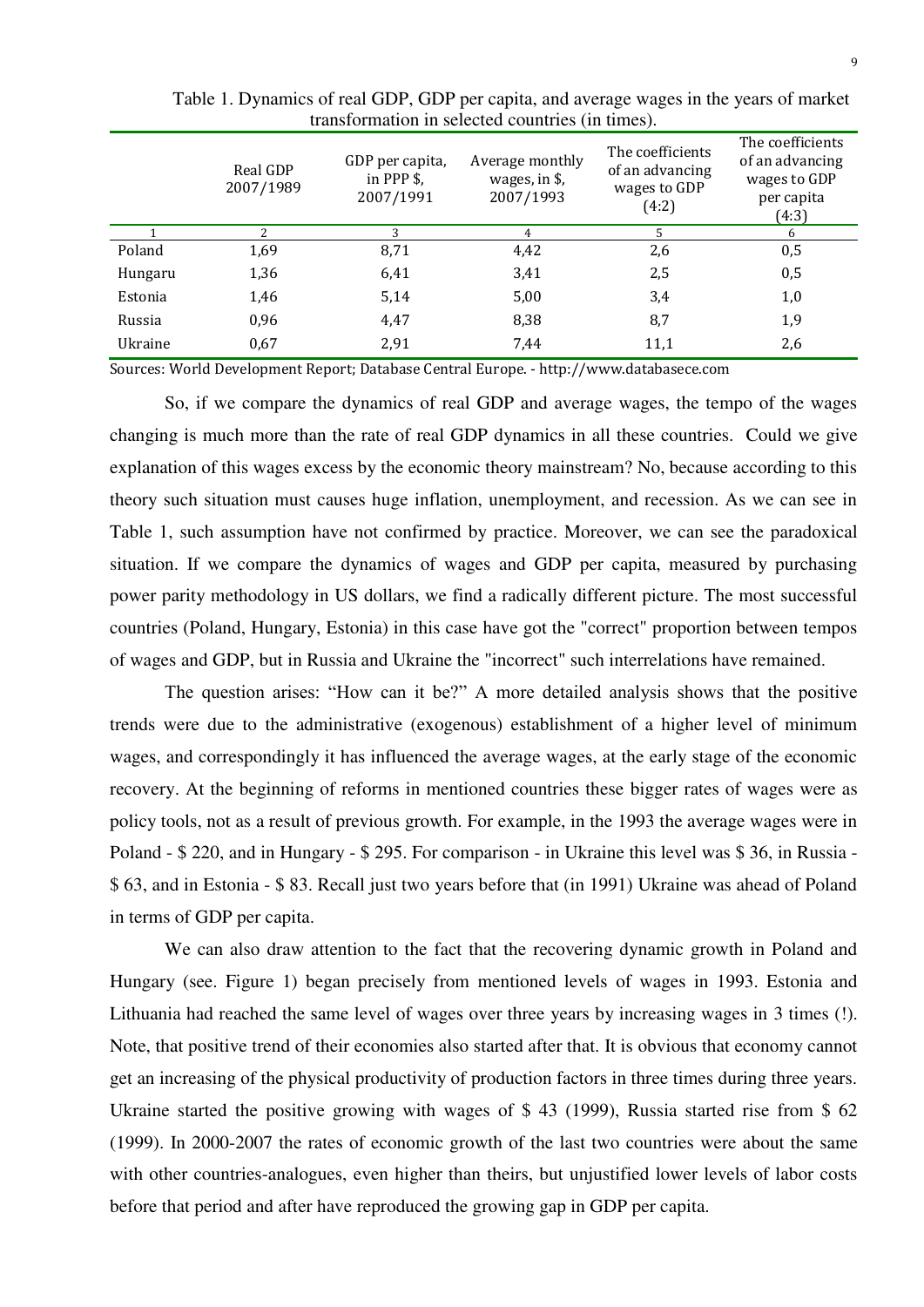The accession to the European Union of Poland, Hungary, and Estonia did not stop the exogenous advancing growth of wages in these countries. Annual growth indexes of real wages typically have been exceeding of 10%, often reaching a rate of 30%. Physically the factor of productivity has been lagging behind, but the GDP per capita that is measured in a value dimension increased with greater pace. The Table 2 shows the absolute levels of annual real wages growth in selected countries. There we can see also figures of wages after 2004 – the year when Poland, Hungary and Estonia had joined to EU.

|         |      | $\sim$ $\sim$<br>$\overline{\phantom{a}}$ |      | ັ    | ັ    |      | $\overline{\phantom{a}}$                              |
|---------|------|-------------------------------------------|------|------|------|------|-------------------------------------------------------|
|         | 2002 | 2003                                      | 2004 | 2005 | 2006 | 2007 | The absolute<br>increasing during<br>period 2002-2007 |
| Poland  | 19   | 43                                        | 61   | 109  | 62   | 175  | 469                                                   |
| Hungary | 114  | 136                                       | 108  | 74   | 20   | 193  | 645                                                   |
| Estonia | 55   | 115                                       | 94   | 62   | 114  | 236  | 676                                                   |
| Russia  | 28   | 39                                        | 57   | 65   | 93   | 133  | 415                                                   |
| Ukraine | 13   | 16                                        | 24   | 46   | 49   | 62   | 210                                                   |
|         |      |                                           |      |      |      |      |                                                       |

Table 2. Annual increasing (delta) of the average monthly wages in selected countries, US dollars.

Sources: Database Central Europe. - http://www.databasece.com

As a result, these countries maintained high growth a value parameters of human capital, which allowed Poland, Hungary and Estonia quickly approach the level of Portugal - the poorest countries of "old" Europe (EU-15). Poland during the years of market transformation has doubled its GDP per worker (in the purchasing power parity method, thousand US dollars): 1990 - 18.0; 2007 - 36.9; Portugal in 2007 - 41.0. Ukraine during this period was not moving: 1990 - 15.5; 2007 - 14.8.

It is difficult to consider the available indicators and proportion of Ukraine's economic development as the mirror of natural existence. In fact, there is every reason to believe that it is just because the Ukrainian economic policy was holding back a growth of minimum wages that conditioned the low levels of the value productivity and GDP per capita as well as a violation of the cost proportions of reproduction economy. This condition today continues to generate growing backlog of prosperity in Ukraine against EU counterparts

However, we must clearly realize that if policy could has been done as the simple administrative increasing of wages, then this way could be very simple and successfully used by all countries. The problem is more complex. In order to implement the policy of increasing the value of human capital the government must ensure high competitiveness of the national economy and efficiency of market institutions. This approach cannot be implemented without deep structural changes in the economy. But the facts show that the structural changes demand the economic incentives. The exogenous increasing of minimum wages would be an effective policy tool of this.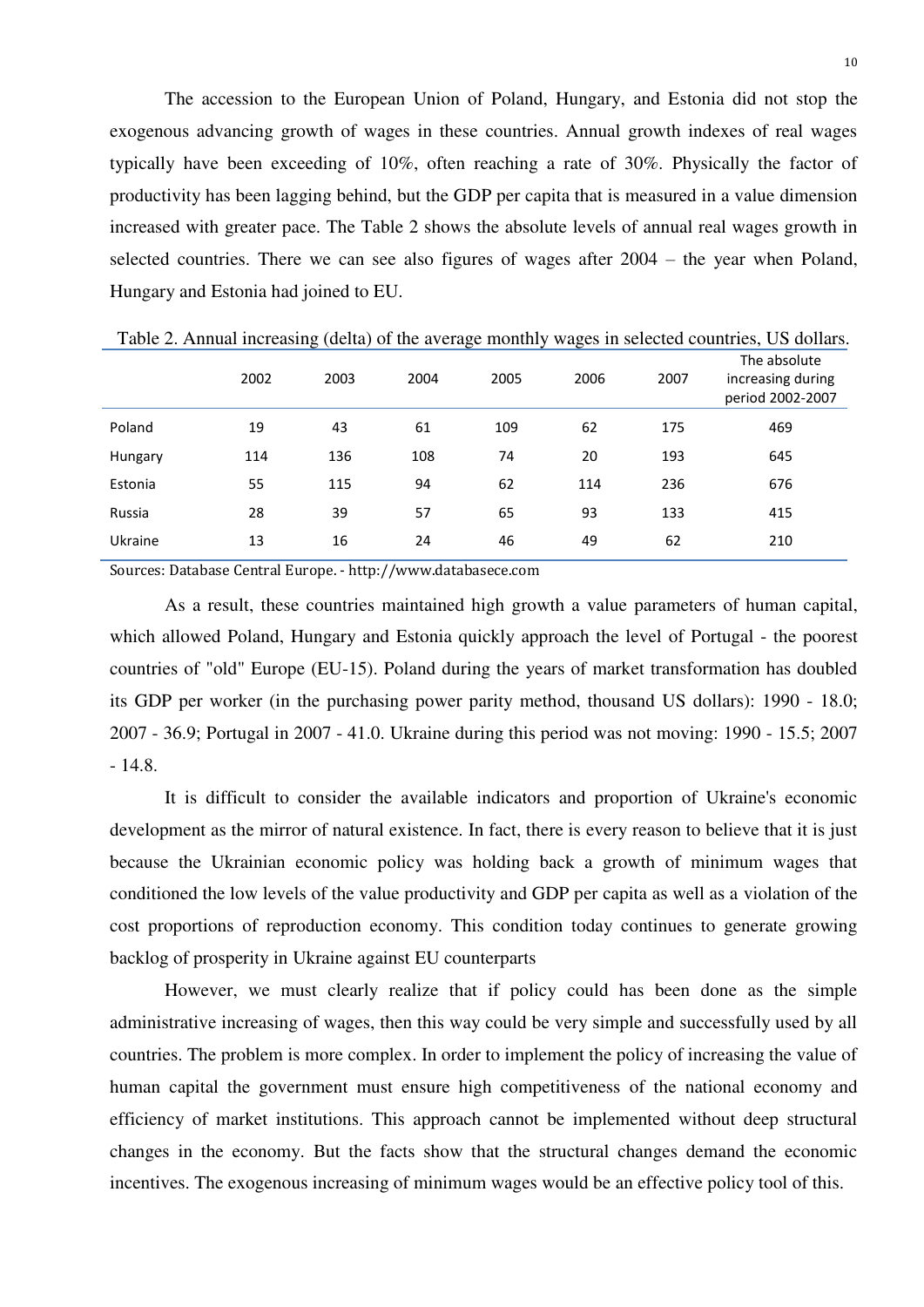### **4. Policy implications**

For Ukraine the mentioned supposed contradiction between the wages and competitiveness has a special meaning as this country is now far behind its Western neighbors in all respects, namely economic development, human capital cost and competitiveness. We have not found any clean-cut explanations in the literature to the fundamental reasons why such gap happened, but it is quite understandable that the ongoing policy of artificial support of competitive preferences at the expense of low wages slows down the growth of GDP per capita and undermines the economic growth potential by many aspects. That is why the neoclassic suggestions of the majority of the experts concerning viability of holding the income level of Ukrainians (Policy Recommendations…, 2009) will lead only to deepening of the prosperity gap with the neighboring countries which in the due time artificially revaluated the basic value parameters of their respective economies, first of all by means of increasing wages. In all transitive countries mentioned we had a situation (especially after 2000 – it had already become a common practice), when the setting up of a certain level of wages happened quite independently and in the 'ex-ante' mode towards the future (expected) level of labour productivity increase.

It is to be noted that in our case the situation should be viewed in broader manner than when compared with the labour productivity only. The last parameter is not the only one taken into account when the level of wages is defined. For example the social security of a worker in the future is taken into account; all mid-term and long-term labour contracts could be viewed as the early (exogenous) setting up of the wages level. That is why practically in such cases first the administrative setup of the wages level is done, then the analysts evaluate whether it was feasible from the point of view of the canonical proportion for which the examples shown have the features of exogenous factor's influence. Variables of such type do not specify a one-valued dependency, so to define the character of their influence on the main function special research should be done.

In more general theoretic plan it has to be noted that for other countries as well the statistical investigations done showed the existence of the inverse dependence between the levels of unemployment and wages. With that, the character of such dependence does not differ drastically for the countries with different levels of economic development, for which, in this sense, we could wait for a complex influence of the specifics of labour market organization (including presence or absence of different forms of imperfect competition in this segment).

The type of dependence between the levels of unemployment and wages is able to change as a result of fluctuation of the market environment. The fluctuations around the equilibrium wage and unemployment correspond to the inverse dependence mostly. It is to be noted that nowadays most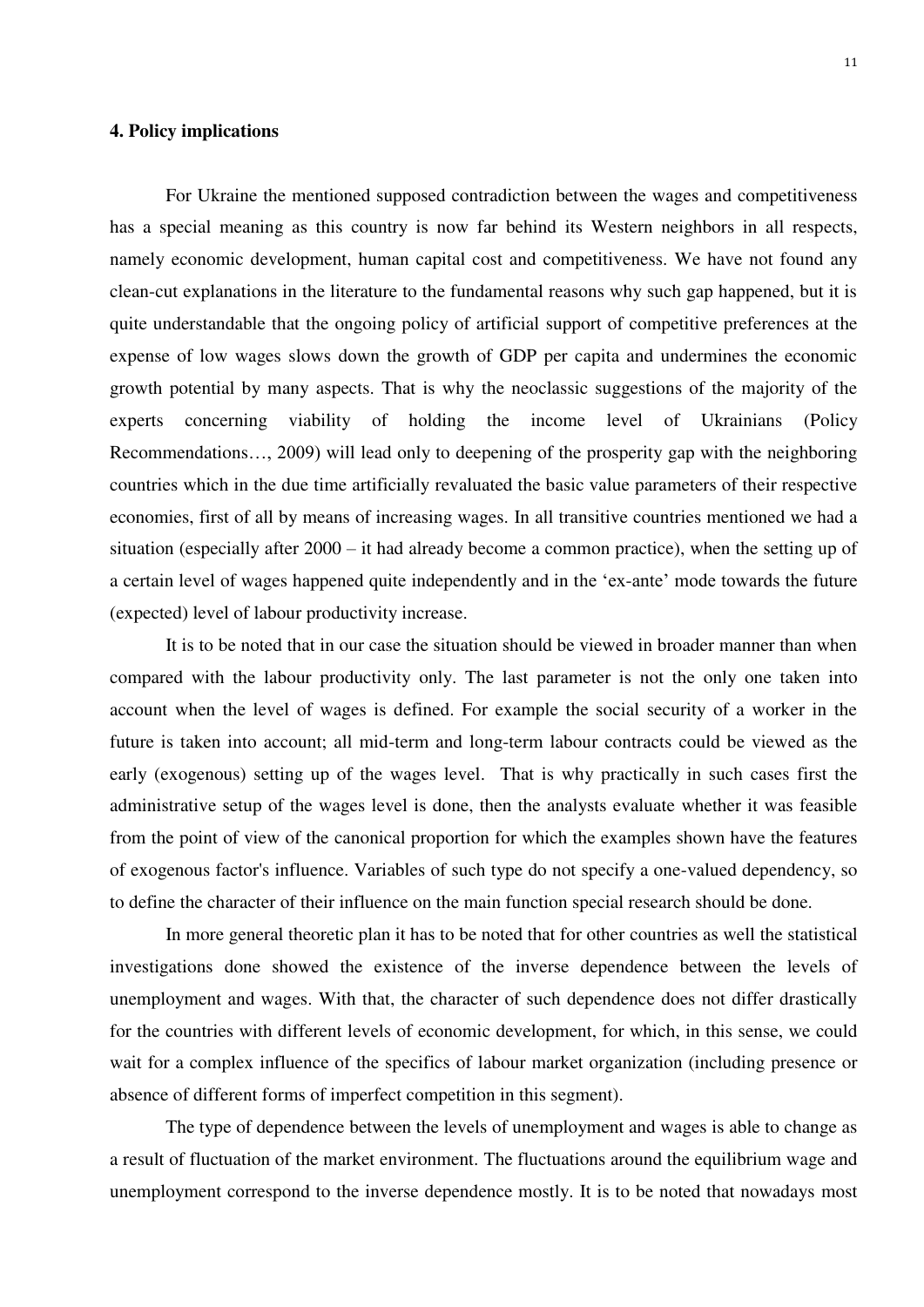of the labour markets feature exactly the inverse dependence between wages and unemployment. It is quite understandable that the policy of exogenous increase of minimal wages and other efforts directed towards increasing the human capital value, will be action tools of the policy under simultaneously developing strong innovation policy.

Rising of minimal wage is one of the most effective methods of administrative influence on the labour market situation. Possibility of escalation of unemployment rate which could result from such approach is one of the most important contradictions of the neoclassic theory aimed at limiting any application of this method. However the analysis done in this paper proves that the inverse dependence between unemployment and wage does exist. According to the results received, the minimal wage rise could be used as an effective method of exogenous influence on the labour cost in Ukraine. With this it is desirable that this method were used under the conditions of the preliminary equilibrium on the labour market, while the rise itself has gradual character, were stepby-step method with set terms.

#### **References**

- Akerlof G.A., Dickens W.T., and Perry G.L. (2000) [Near-rational wage and price setting and the](https://scholar.google.com/citations?view_op=view_citation&hl=en&user=IZRI-cIAAAAJ&citation_for_view=IZRI-cIAAAAJ:VL0QpB8kHFEC)  [long-run Phillips curve.](https://scholar.google.com/citations?view_op=view_citation&hl=en&user=IZRI-cIAAAAJ&citation_for_view=IZRI-cIAAAAJ:VL0QpB8kHFEC) *Brookings Papers on Economic Activity* (1), 1-44.
- Akerlof G.A., Dickens W.T., Perry G.L., Gordon R.J., and Mankiw N.G. (1996) [The](https://scholar.google.com/citations?view_op=view_citation&hl=en&user=IZRI-cIAAAAJ&citation_for_view=IZRI-cIAAAAJ:SdhP9T11ey4C)  [macroeconomics of low inflation.](https://scholar.google.com/citations?view_op=view_citation&hl=en&user=IZRI-cIAAAAJ&citation_for_view=IZRI-cIAAAAJ:SdhP9T11ey4C) *Brookings papers on economic activity* (1), 1-76.
- and Unemployment. *Economic Journal* 111: May, 45‐61.
- Atkeson A. and Ohanian L.E. (2001) Are Phillips curves useful for forecasting inflation? *Quarterly Review,* Federal Reserve Bank of Minneapolis*.* Issue Win, p. 2-11.
- Ball L. and Moffitt R. (2001) [Productivity growth and the Phillips curve.](http://www.nber.org/papers/w8421.pdf) *Working Paper*, NBER, 8421
- Brown D. and Earl J. (2004) Job Reallocation and Productivity Growth in the Ukrainian Transition, *IZA Discussion Paper*, No. 1349, Bonn.
- Brown D., Earle J. and Telegdy A. (2008) [Employment and Wage Effects of Privatization:](http://ideas.repec.org/p/hwe/certdp/0807.html)  [Evidence from Hungary, Romania, Russia, and Ukraine.](http://ideas.repec.org/p/hwe/certdp/0807.html) *[CERT Discussion Papers](http://ideas.repec.org/s/hwe/certdp.html)*, No. 0807.
- Coibion O. and Gorodnichenko Y. (2013) [Is the Phillips curve alive and well after all? : inflation](http://www.nber.org/papers/w19598)  [expectations and the missing disinflation.](http://www.nber.org/papers/w19598) *National Bureau of Economic Research,* Issue w19598.
- Daly M., Hobijn B., and Brian Lucking B. (2012) Why Has Wage Growth Stayed Strong? *FRBSF Economic Letter* 2012-10, April 2, 2012.
- Enhancing Job Opportunities: Eastern Europe and the Former Soviet Union (2005). World Bank: Washington, D.C.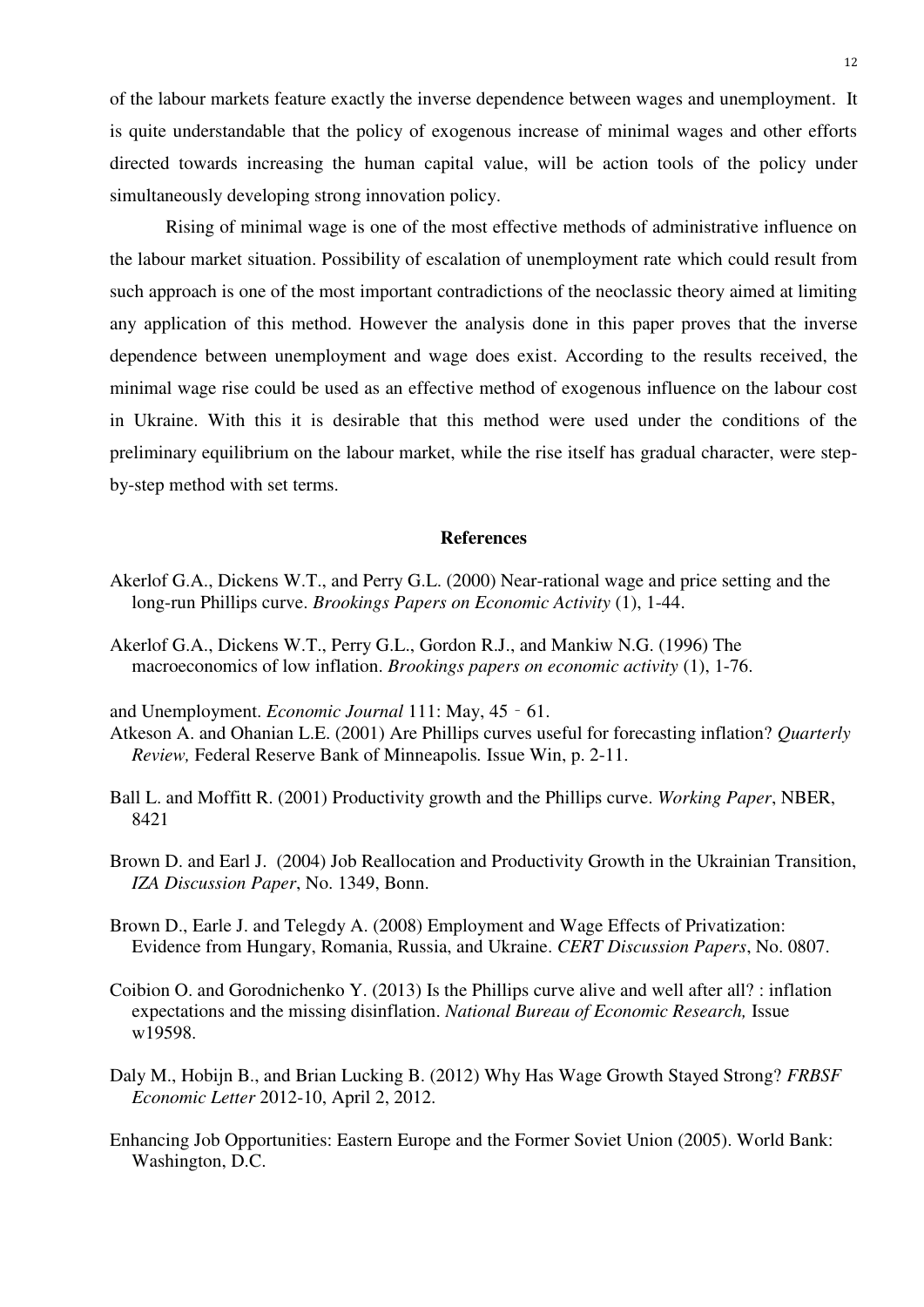- Gordon R.J. (1972) Wage‐Price Controls and the Shifting Phillips Curve. *Brookings Papers on Economic Activity* 3: no. 2, 385‐421.
- Gordon R.J. (1990) The Phillips Curve Now and Then. NBER Working Paper No. 3393.
- Konings J., Kupets O. and Lehmann H. (2003) Gross Job Flows in Ukraine: Size, Ownership and Trade Effects. *Economics of Transition,* 11 (2), p. 321-356.
- Koshlay L.B., Mikhalevich M.V., and Sergienko I.V. (1999) Modeling processes of growth and employment in the transitive economy. *Cybernetics and systems analysis*, №3. - p. 58-75. (in Ukrainian)
- Lipsey R.G. (1960) The Relation Between Unemployment and the Rate of Change of Unemployment over Time. *Economica* 34.
- Llaudes R. (2005) The Phillips Curve and Long Term Unemployment. *ECB Working Paper* 441.
- Lucas R.E., and Sargent T.J. (1978) After Keynesian Macroeconomics, in *After the Phillips Curve: Persistence of High Inflation and High Unemployment.* Federal Reserve Bank of Boston, 49‐72.

Mankiw N. G. (2001) The Inexorable and Mysterious Tradeoff between Inflation and Unemploiment*. The Economic Journal,* [Volume 111, Issue 471, p](http://onlinelibrary.wiley.com/doi/10.1111/ecoj.2001.111.issue-471/issuetoc)ages 45–61.

- Marelli E. and [Signorelli](https://scholar.google.com/citations?user=sLQcdOkAAAAJ&hl=en&oi=sra) M. (eds) Economic growth and structural features of transition (2010) Palgrave Macmillan.
- Money Wage Rates in the United Kingdom, 1861‐1957, *Economica* 25: November, no. 100, 283‐99.
- Money Wage Rates: A Further Analysis, *Economica* 27: February, no. 105, 1‐31.
- Montuega-Gomez V.M., Ramos-Parreno J.M. (2005) Reconciling the wage curve and the Phillips curve. *Journal of Economic Surveys*, 2005, 19: p. 735-736.
- Perugini C., Pompei F., and Signorelli M. (2008). FDI, R&D and human capital in Central and Eastern European countries. *Post-Communist Economies,* Vol. 20, No. 3, September : 317–345.
- Phelps E. S. (1967) Phillips Curves, Expectations of Inflation and Optimal Unemployment Over Time. *Economica*, *New Series,* Vol. 34, No. 135, (Aug., 1967), pp. 254-281
- Phillips A.W. (1958) The Relation between Unemployment and the Rate of Change of Money Wage Rates in the United Kingdom, 1861–1957. *Economica*, [Volume 25, Issue 100,](http://onlinelibrary.wiley.com/doi/10.1111/ecca.1958.25.issue-100/issuetoc) November, pp. 283–299.
- [Policy Recommendations on Economic and Institutional Reforms \(2009\)](http://brc.undp.org.ua/img/publications/Policy%20Recommendations%202009_eng_final.pdf). UNDP's Blue Ribbon Analytical and Advisory Centre. – Kyiv.
- Radosevic S. (2006) The knowledge-based economy in Central and Eastern Europe: an overview of key issues. In: K. Piech and S. Radosevic, eds. *The knowledge-based economy in Central and Eastern Europe*. New York: Palgrave MacMillan, 57–78.